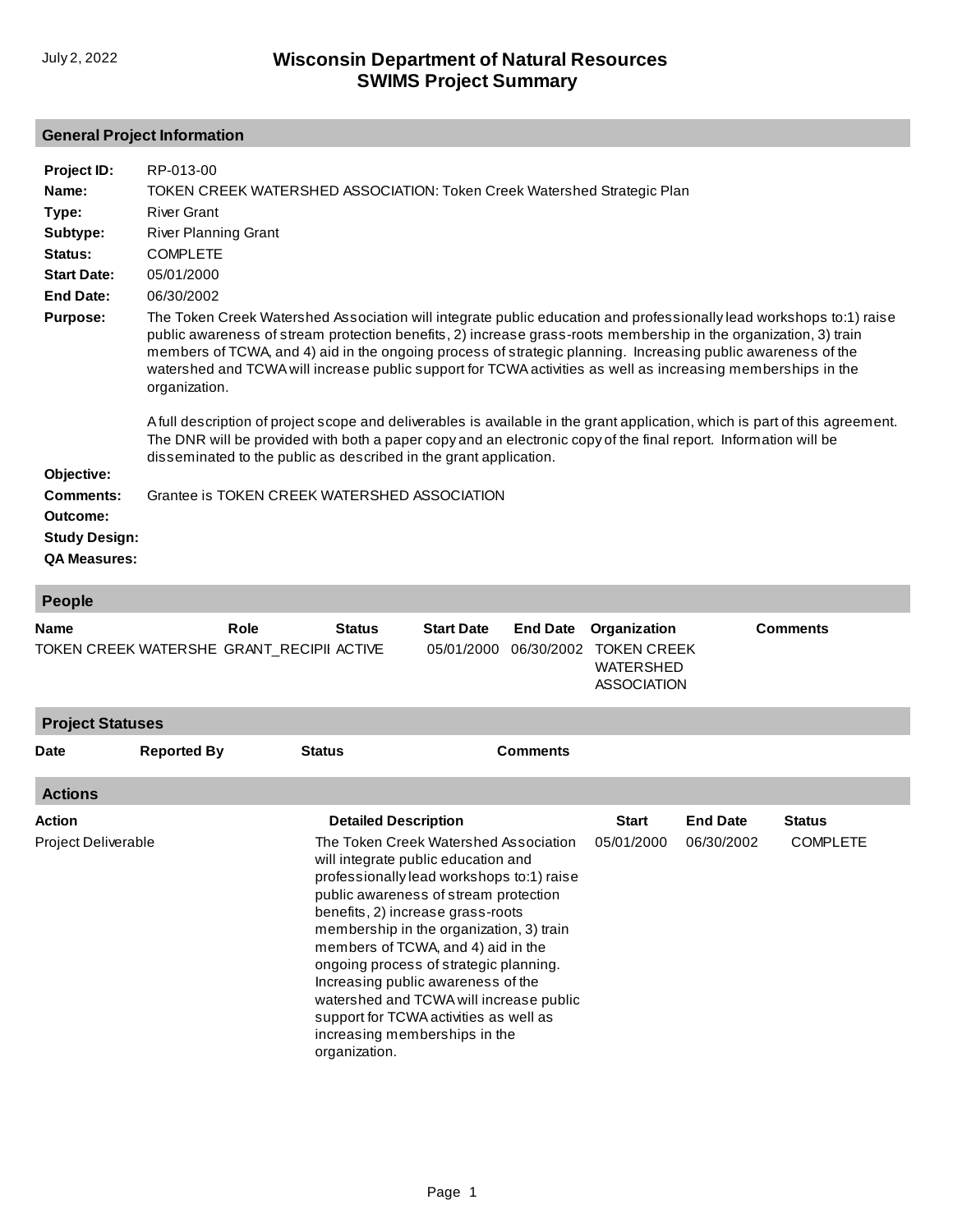| <b>Action</b>         | <b>Detailed Description</b>                                                                                                                                                                                                                                                                                                                                                                                                                                                                                      | <b>Start</b> | <b>End Date</b> | <b>Status</b>   |
|-----------------------|------------------------------------------------------------------------------------------------------------------------------------------------------------------------------------------------------------------------------------------------------------------------------------------------------------------------------------------------------------------------------------------------------------------------------------------------------------------------------------------------------------------|--------------|-----------------|-----------------|
| Rivers Planning Grant | The Token Creek Watershed Association<br>will integrate public education and<br>professionally lead workshops to:1) raise<br>public awareness of stream protection<br>benefits, 2) increase grass-roots<br>membership in the organization, 3) train<br>members of TCWA, and 4) aid in the<br>ongoing process of strategic planning.<br>Increasing public awareness of the<br>watershed and TCWA will increase public<br>support for TCWA activities as well as<br>increasing memberships in the<br>organization. | 05/01/2000   | 06/30/2002      | <b>COMPLETE</b> |
| <b>Hold Workshops</b> | The Token Creek Watershed Association<br>will integrate public education and<br>professionally lead workshops to:1) raise<br>public awareness of stream protection<br>benefits, 2) increase grass-roots<br>membership in the organization, 3) train<br>members of TCWA, and 4) aid in the<br>ongoing process of strategic planning.<br>Increasing public awareness of the<br>watershed and TCWA will increase public<br>support for TCWA activities as well as<br>increasing memberships in the<br>organization. | 05/01/2000   | 06/30/2002      | <b>COMPLETE</b> |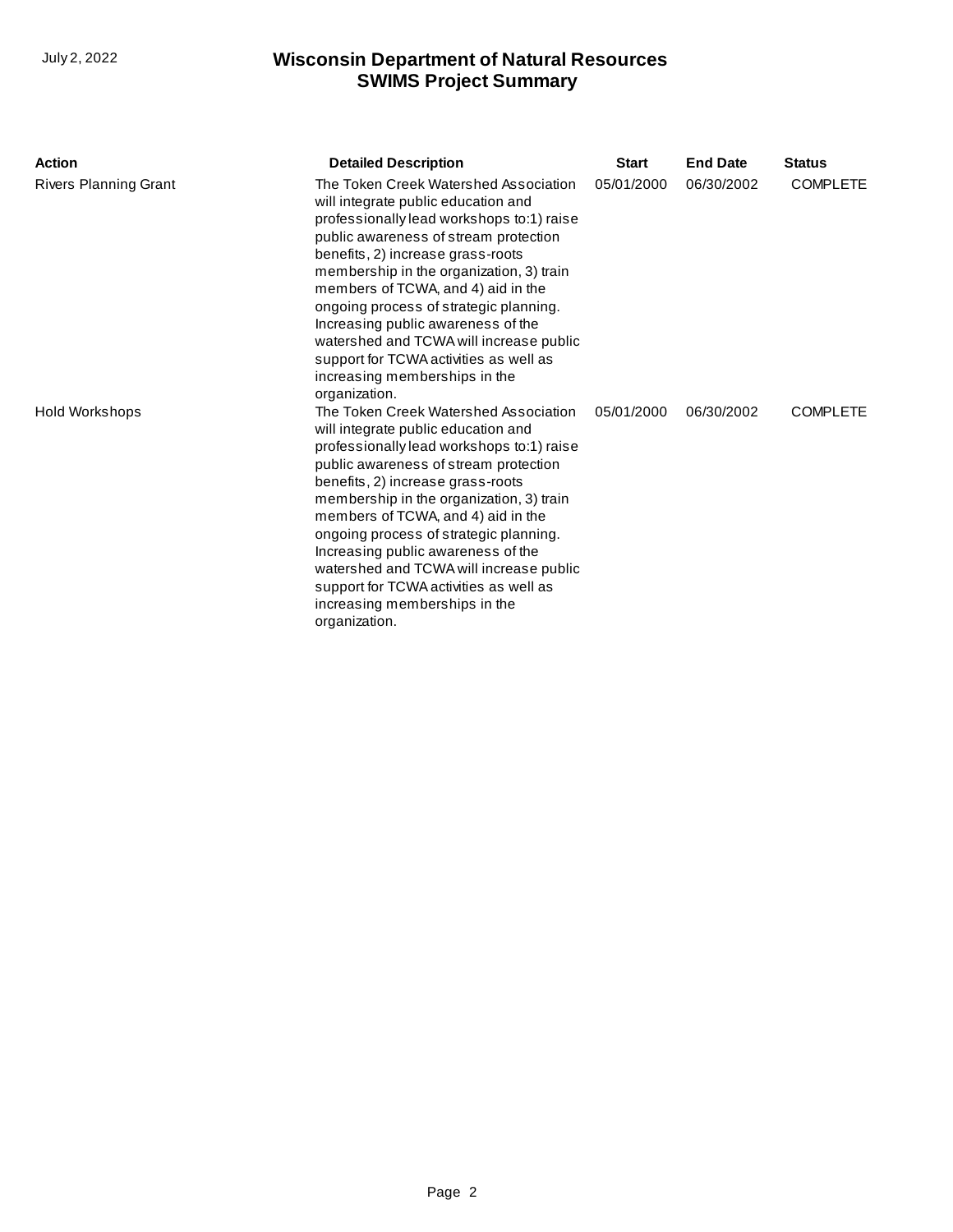| The Token Creek Watershed Association<br>05/01/2000<br>06/30/2002<br><b>COMPLETE</b><br>will integrate public education and<br>professionally lead workshops to:1) raise<br>public awareness of stream protection<br>benefits, 2) increase grass-roots<br>membership in the organization, 3) train<br>members of TCWA, and 4) aid in the<br>ongoing process of strategic planning.<br>Increasing public awareness of the<br>watershed and TCWA will increase public<br>support for TCWA activities as well as<br>increasing memberships in the<br>organization.<br><b>Value/Amount</b><br>Details:<br><b>Parameter</b><br>Units<br><b>Comments</b><br><b>BMP</b> Implementation<br>Degraded Biological<br>Community<br>I & E Activities<br><b>Permit Modification</b><br>Products Developed:<br>Stormwater Plan<br>Protective Areas: Feet of bank<br>protected<br>Protective Areas: Feet of bank<br>protected<br>Protective Areas: Feet of bank<br>protected<br><b>Report Writeup</b><br>Stormwater Goals Addressed:<br>Protective areas<br>Stormwater Goals Addressed:<br><b>Reduce TSS</b><br>Streambank & Shoreline<br>Protection: Pollutant load<br>reduction<br>Streambank & Shoreline<br><b>Protection: Units</b><br>Streambank & Shoreline<br>Protection: Pollutant load<br>reduction<br>Streambank & Shoreline<br><b>Protection: Units</b><br>Streambanks: Feet of bank<br>protected<br>Streambanks: Feet of bank<br>protected<br>Streambanks: Feet of bank<br>protected<br><b>Total Nitrogen</b><br><b>Total Phosphorus</b><br><b>Total Suspended Solids</b><br>Watershed Outreach, Planning | Action                       |  | <b>Detailed Description</b> | <b>Start</b> | <b>End Date</b> | <b>Status</b> |  |
|-------------------------------------------------------------------------------------------------------------------------------------------------------------------------------------------------------------------------------------------------------------------------------------------------------------------------------------------------------------------------------------------------------------------------------------------------------------------------------------------------------------------------------------------------------------------------------------------------------------------------------------------------------------------------------------------------------------------------------------------------------------------------------------------------------------------------------------------------------------------------------------------------------------------------------------------------------------------------------------------------------------------------------------------------------------------------------------------------------------------------------------------------------------------------------------------------------------------------------------------------------------------------------------------------------------------------------------------------------------------------------------------------------------------------------------------------------------------------------------------------------------------------------------------------------------------------------------------------------|------------------------------|--|-----------------------------|--------------|-----------------|---------------|--|
|                                                                                                                                                                                                                                                                                                                                                                                                                                                                                                                                                                                                                                                                                                                                                                                                                                                                                                                                                                                                                                                                                                                                                                                                                                                                                                                                                                                                                                                                                                                                                                                                       | Educate and engage residents |  |                             |              |                 |               |  |
|                                                                                                                                                                                                                                                                                                                                                                                                                                                                                                                                                                                                                                                                                                                                                                                                                                                                                                                                                                                                                                                                                                                                                                                                                                                                                                                                                                                                                                                                                                                                                                                                       |                              |  |                             |              |                 |               |  |
|                                                                                                                                                                                                                                                                                                                                                                                                                                                                                                                                                                                                                                                                                                                                                                                                                                                                                                                                                                                                                                                                                                                                                                                                                                                                                                                                                                                                                                                                                                                                                                                                       |                              |  |                             |              |                 |               |  |
|                                                                                                                                                                                                                                                                                                                                                                                                                                                                                                                                                                                                                                                                                                                                                                                                                                                                                                                                                                                                                                                                                                                                                                                                                                                                                                                                                                                                                                                                                                                                                                                                       |                              |  |                             |              |                 |               |  |
|                                                                                                                                                                                                                                                                                                                                                                                                                                                                                                                                                                                                                                                                                                                                                                                                                                                                                                                                                                                                                                                                                                                                                                                                                                                                                                                                                                                                                                                                                                                                                                                                       |                              |  |                             |              |                 |               |  |
|                                                                                                                                                                                                                                                                                                                                                                                                                                                                                                                                                                                                                                                                                                                                                                                                                                                                                                                                                                                                                                                                                                                                                                                                                                                                                                                                                                                                                                                                                                                                                                                                       |                              |  |                             |              |                 |               |  |
|                                                                                                                                                                                                                                                                                                                                                                                                                                                                                                                                                                                                                                                                                                                                                                                                                                                                                                                                                                                                                                                                                                                                                                                                                                                                                                                                                                                                                                                                                                                                                                                                       |                              |  |                             |              |                 |               |  |
|                                                                                                                                                                                                                                                                                                                                                                                                                                                                                                                                                                                                                                                                                                                                                                                                                                                                                                                                                                                                                                                                                                                                                                                                                                                                                                                                                                                                                                                                                                                                                                                                       |                              |  |                             |              |                 |               |  |
|                                                                                                                                                                                                                                                                                                                                                                                                                                                                                                                                                                                                                                                                                                                                                                                                                                                                                                                                                                                                                                                                                                                                                                                                                                                                                                                                                                                                                                                                                                                                                                                                       |                              |  |                             |              |                 |               |  |
|                                                                                                                                                                                                                                                                                                                                                                                                                                                                                                                                                                                                                                                                                                                                                                                                                                                                                                                                                                                                                                                                                                                                                                                                                                                                                                                                                                                                                                                                                                                                                                                                       |                              |  |                             |              |                 |               |  |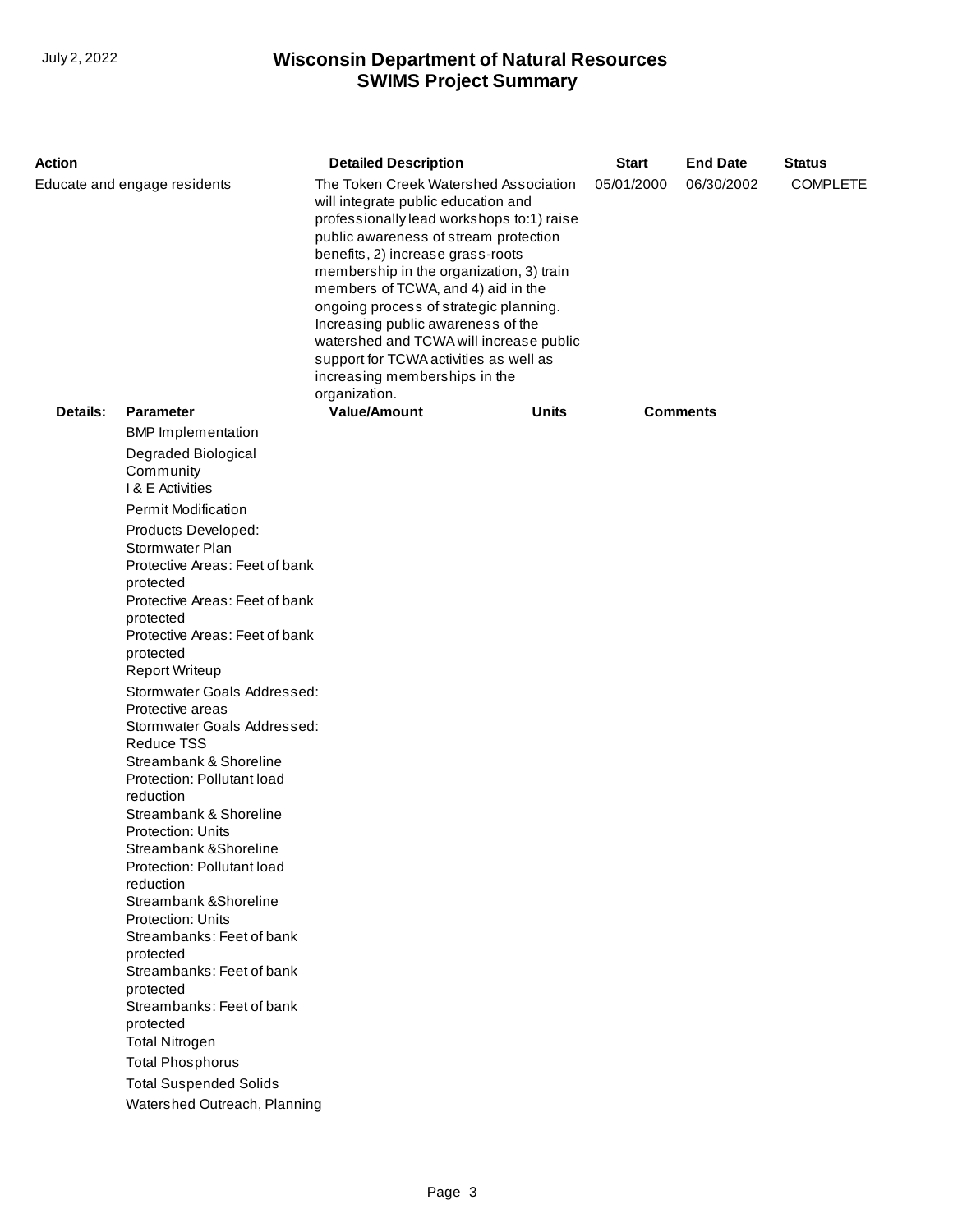| <b>Action</b>             | <b>Detailed Description</b>                                                                                                                                                                                                                                                                                                                                                                                                                                                                                      | <b>Start</b> | <b>End Date</b> | <b>Status</b>   |
|---------------------------|------------------------------------------------------------------------------------------------------------------------------------------------------------------------------------------------------------------------------------------------------------------------------------------------------------------------------------------------------------------------------------------------------------------------------------------------------------------------------------------------------------------|--------------|-----------------|-----------------|
| <b>Grant Awarded</b>      | The Token Creek Watershed Association<br>will integrate public education and<br>professionally lead workshops to:1) raise<br>public awareness of stream protection<br>benefits, 2) increase grass-roots<br>membership in the organization, 3) train<br>members of TCWA, and 4) aid in the<br>ongoing process of strategic planning.<br>Increasing public awareness of the<br>watershed and TCWA will increase public<br>support for TCWA activities as well as<br>increasing memberships in the<br>organization. | 05/01/2000   | 06/30/2002      | <b>COMPLETE</b> |
| Information and Education | The Token Creek Watershed Association<br>will integrate public education and<br>professionally lead workshops to:1) raise<br>public awareness of stream protection<br>benefits, 2) increase grass-roots<br>membership in the organization, 3) train<br>members of TCWA, and 4) aid in the<br>ongoing process of strategic planning.<br>Increasing public awareness of the<br>watershed and TCWA will increase public<br>support for TCWA activities as well as<br>increasing memberships in the<br>organization. | 05/01/2000   | 06/30/2002      | <b>COMPLETE</b> |

## **Monitoring Stations**

| <b>Station ID</b>               | <b>Name</b>              |                                                               |                   | <b>Comments</b>                                                  |                 |  |
|---------------------------------|--------------------------|---------------------------------------------------------------|-------------------|------------------------------------------------------------------|-----------------|--|
| <b>Assessment Units</b>         |                          |                                                               |                   |                                                                  |                 |  |
| <b>WBIC</b><br>806600<br>806600 | <b>Segment</b><br>1<br>3 | <b>Local Name</b><br><b>Token Creek</b><br><b>Token Creek</b> |                   | <b>Official Name</b><br><b>Token Creek</b><br><b>Token Creek</b> |                 |  |
| <b>Lab Account Codes</b>        |                          |                                                               |                   |                                                                  |                 |  |
| <b>Account Code</b>             | <b>Description</b>       |                                                               |                   | <b>Start Date</b>                                                | <b>End Date</b> |  |
| <b>Forms</b>                    |                          |                                                               |                   |                                                                  |                 |  |
| <b>Form Code</b>                | <b>Form Name</b>         |                                                               |                   |                                                                  |                 |  |
| <b>Methods</b>                  |                          |                                                               |                   |                                                                  |                 |  |
| <b>Method Code</b>              |                          | <b>Description</b>                                            |                   |                                                                  |                 |  |
| <b>Fieldwork Events</b>         |                          |                                                               |                   |                                                                  |                 |  |
| <b>Start Date</b>               | <b>Status</b>            | <b>Field ID</b>                                               | <b>Station ID</b> | <b>Station Name</b>                                              |                 |  |
| <b>Documents</b>                |                          |                                                               |                   |                                                                  |                 |  |
| <b>Title</b>                    |                          | <b>Description</b>                                            | Author            | <b>Published</b>                                                 | <b>Comments</b> |  |
| <b>Budget</b>                   |                          |                                                               |                   |                                                                  |                 |  |